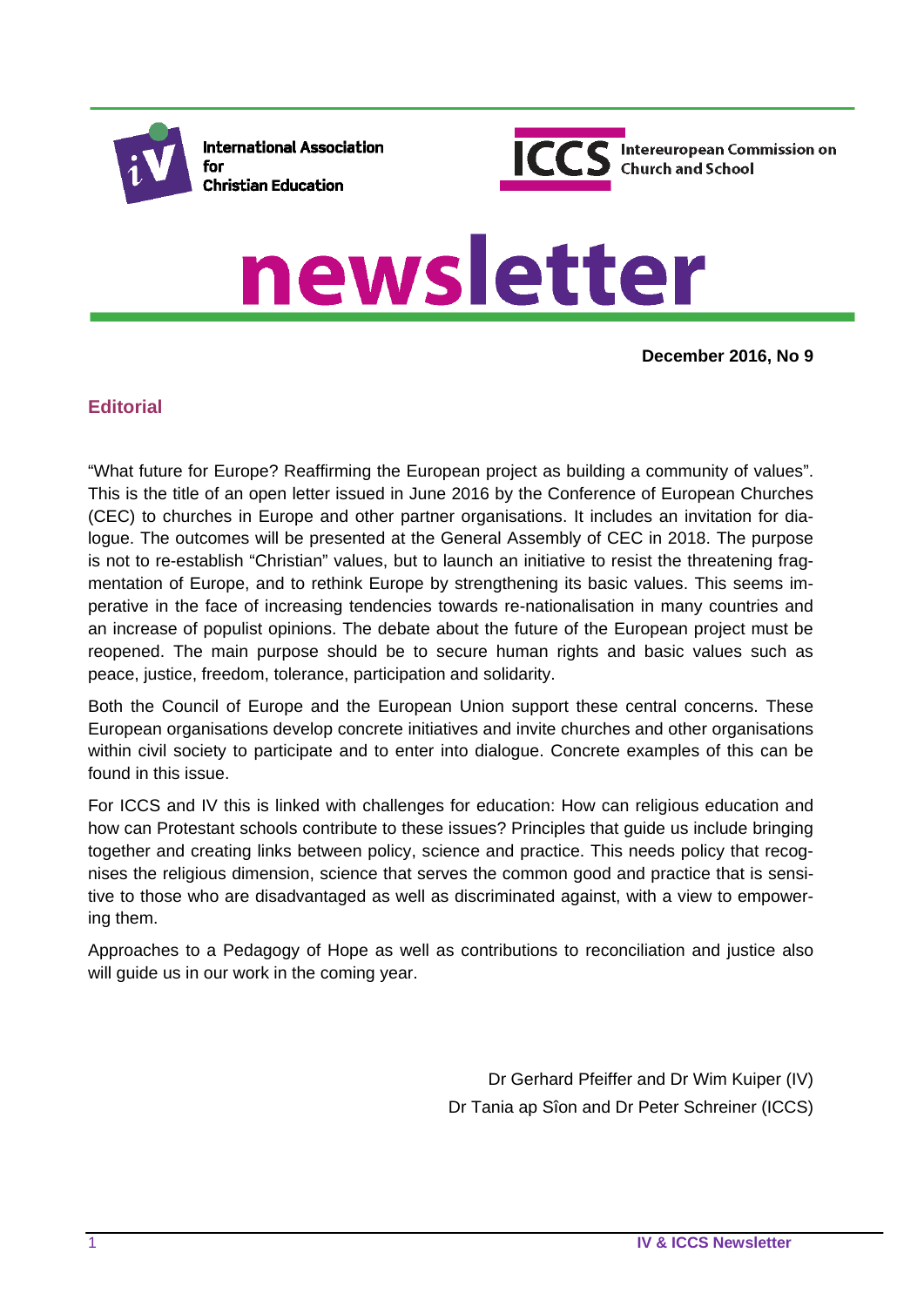# **Information from IV and ICCS**

#### **IV: News from the IV Board**

The focus of the Board Meeting of the International Association for Christian Education, which took place on July  $5<sup>th</sup>/6<sup>th</sup>$  in Hannover, was on the preparation for the General Assembly. An invitation by the Slovak member association meant that it would take place in Bratislava. In terms of timing, it was also decided to link the long planned study conference for head teachers and education experts with the General Assembly. The promised subsidy of the Protestant school foundation of the EKD for internationalisation of educational work would be used for this study conference. At a further board meeting, taking place on November 18<sup>th</sup> in Bratislava, the development of the association budget and the contacts to the member associations were worked on. The board noted that regretfully Rita Révész had to end her engagement as a board member due to work-related changes.

#### **IV: General Assembly 2016 in Bratislava**

Coming from 10 European countries the 25 delegates of associations as well as individual members and guests met on November 18<sup>th</sup>, 2016 in the Hotel Tatra in Bratislava. Professor Dr L'ubomir Batka and Dr Marián Damankoš presented the education system of Slovakia and the Protestant schools of the country. Folk dance performances and a buffet with Slovak specialities completed the evening programme. On November 19<sup>th</sup> participants of the General Assembly were impressed by the work of Protestant schools during an on site visit, and a city tour took participants to places with Protestant traditions.

Following a welcome by the president of the European Committee for Catholic Education, Dr Christine Mann (Vienna), the afternoon programme began. The Revd Nigel Genders (London) presented the work of the National Society for Promoting Education of the Church of England and its schools. Examples of good practice regarding the topic "... and you took Me in" – Initiatives of Christian Schools in Europe from Germany, the Netherlands and Switzerland followed. During the statutory part of the meeting, the National Society was accepted as a new member. Furthermore, a change in the statute will allow "sponsoring memberships" in the future.

## **IV: Identity and Diversity – Profiles of Christian Schools in Europe**

From 16<sup>th</sup> to 18<sup>th</sup> November, experts on Protestant schools met in Bratislava for a study conference on this topic. The Evangelical Church of the Augsburg Confession in Slovenia provided the conference room. The goal of this novel conference, which was organised jointly by IV, the Comenius-Institute and the Department for Research and Development of Protestant Schools, was the exchange of ideas, projects and results between research and school practice. Professional understanding of teachers in Protestant schools, criteria of parents for their school choice, handling religious diversity, and the evaluation of school quality were some topics explored in contributions from Germany, the Netherlands, Austria, Switzerland and Wales. After an initial input, there was a response from a school practitioner which led to a general discussion. A summary of the conference is being prepared, which should also make the presentations available for everybody. The organisers see this conference as the beginning of many more meetings engaging research and practice at a European level.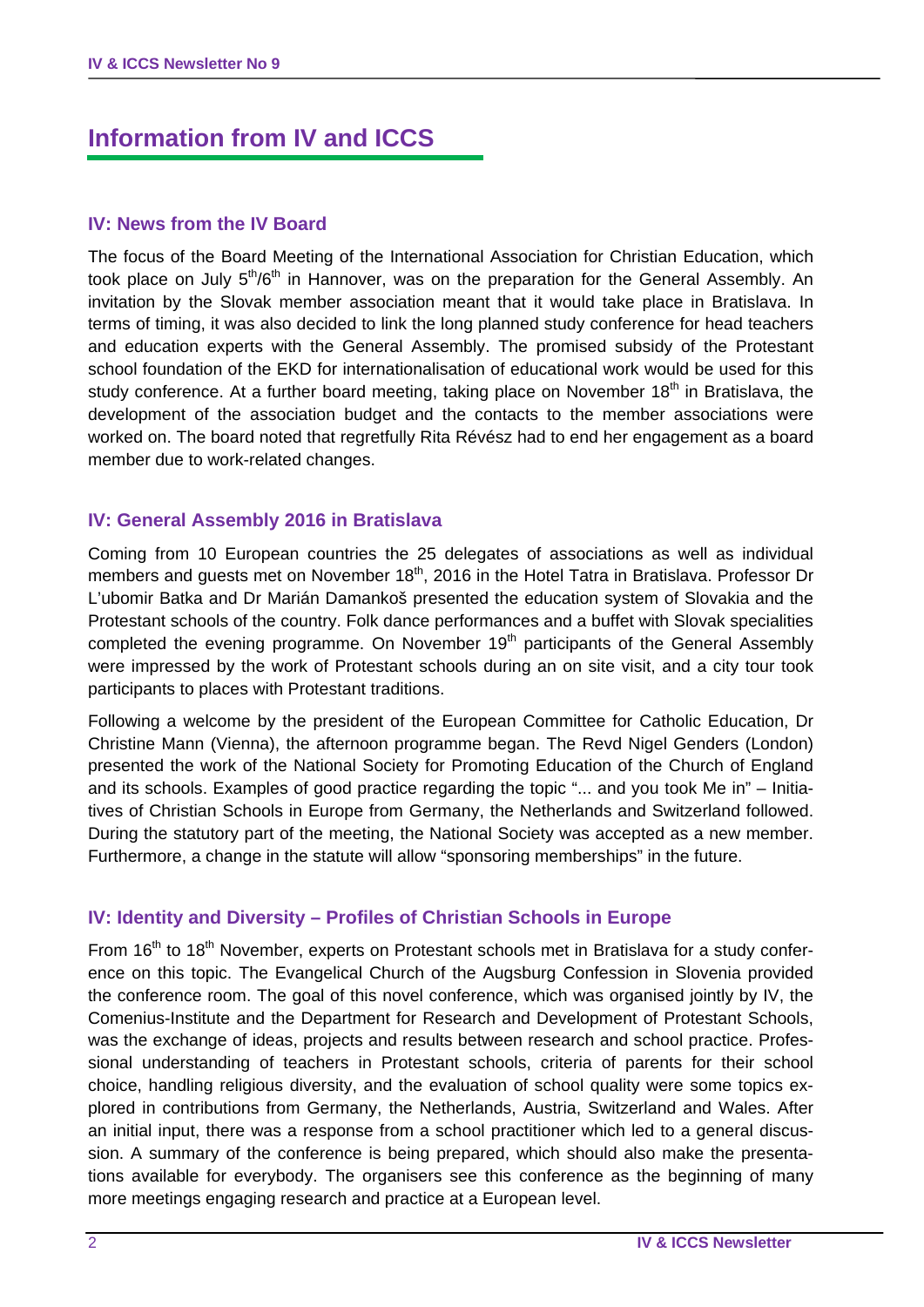#### **IV & ICCS: Soesterberg Conference**

"Gaining common ground" for Protestant schools worldwide was the topic and objective of an international conference within the project "schools500reformation", which took place from 14 to 17<sup>th</sup> December in Soesterberg (The Netherlands). Forty representatives from 17 different nations and all continents came together to develop a position and agreement paper of Protestant schools worldwide. The result is quite impressive. It contains common theological and pedagogical perspectives without neglecting the diverse contexts in which Protestant schools are placed worldwide. After some editorial work the paper, which received strong approval from participants, will be publically available in January 2017. The conference was also the first step of the transformation of the reformation project of Protestant schools schools500reformation to a "Global Network – Joining in Reformation" (GPENreformation), which wants to further exchange and cooperation beyond the activities in Wittenberg 2017. Dr Peter Schreiner and Dr Gerhard Pfeiffer as well as Dr Wim Kuiper participated in the conference. Further information is available from: www.schools500reformation.net

#### **IV & ICCS: Europe Conference in Bad Wildbad 2017**

The Europe seminar for teachers at the Landesakademie in Bad Wildbad (Black forest), which is organised every second year by IV and ICCS in cooperation with the federal state Baden-Württemberg, takes place from 18<sup>th</sup> to 21<sup>st</sup> April 2017. The Ministry for Culture, Youth and Sport in Baden-Württemberg has assigned Dorothea Eisele (Heilbronn) and Dr Gerhard Pfeiffer (IV) to lead the organisational team. This team, to which also Anne Adolph (AEED), Dr Uta Hallwirth (Department for Research and Development of Protestant Schools), Janika Olschewski, Dr Peter Schreiner (both CI) and Taco Visser (Versus, NL) belong, have chosen the topic: "A 'pedagogy of hope' in a changing Europe: Approaches, perspectives and challenges for schools". The topics will be about perspectives of youth and teachers regarding the current situation in Europe and inspirations for Europe-orientated work in schools. A detailed programme will be available at the beginning of 2017. Reservations for attendance are via the office of IV: Kerstin.wiechmann@ekd.de

## **ICCS & CoGREE: Klingenthal Colloquy**

For the seventh time now, organised by ICCS together with CoGREE, the Klingenthal Colloquy took place near Strasbourg from  $10<sup>th</sup>$  to  $14<sup>th</sup>$  October 2016. At this peaceful location in Alsace representatives of member organisations of CoGREE as well as others from different European countries met to address questions regarding European integration in the future and contributions of religious education. Topics included were, for example, increasing nationalism in European member states (becoming especially apparent with Brexit), challenges due to new migration movements as well as radicalisation trends in relation to young people. Regarding these topics there were also discussions with representatives of the Council of Europe, for example Matthew Johnson. Further information will be published via www.iccsweb.org.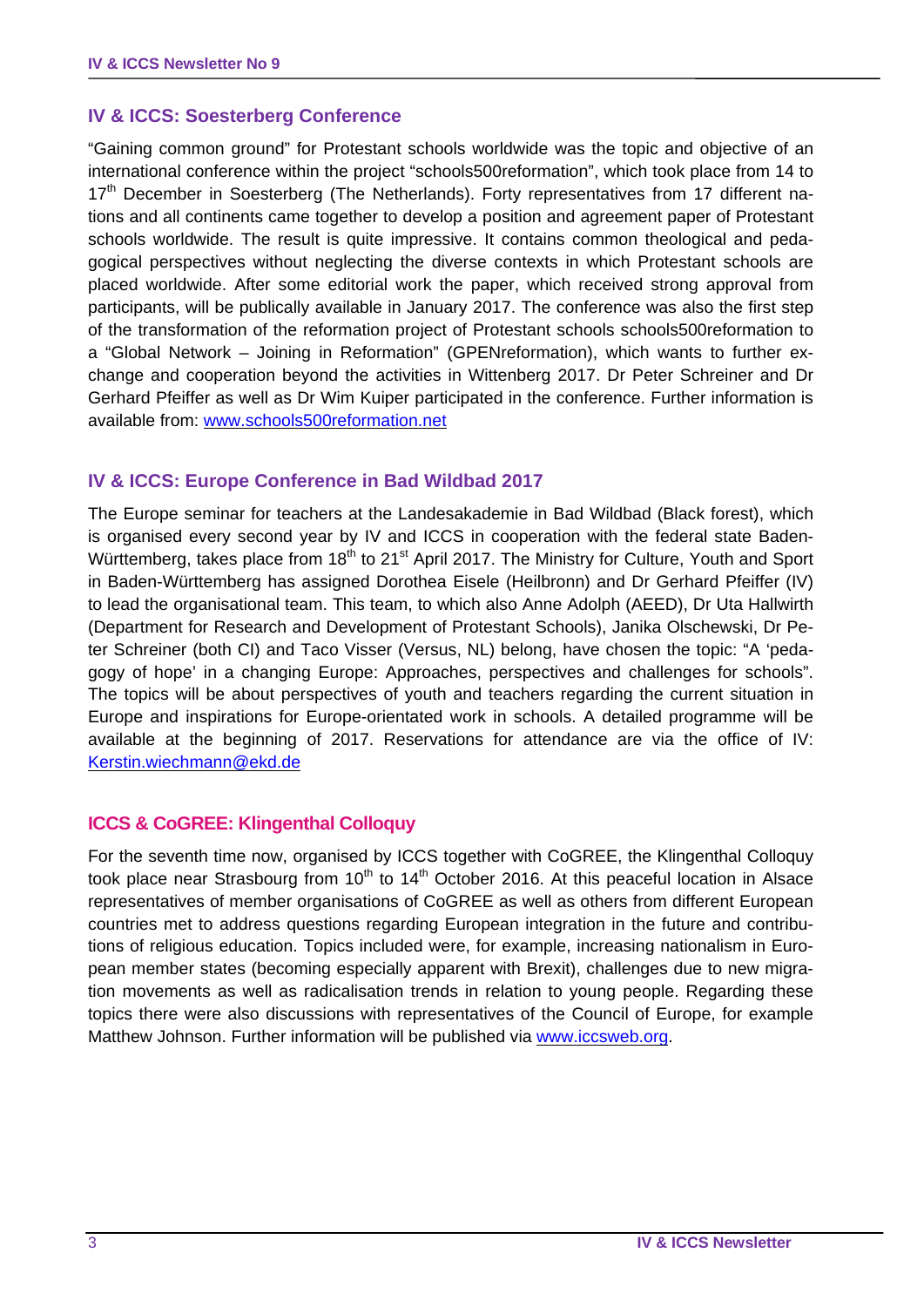# **CoGREE and Member Organisations**



#### **Meeting of the CoGREE Steering Group**

In June 2016, the CoGREE steering group met in Vienna. Main topics were the preparations for the joint conference with EFTRE and for the Klingenthal colloquy, which are run together with ICCS. For the colloquy in Klingenthal it was agreed to collaborate with the thematic reference group "Education for Democratic Citizenship" of the Conference of European Churches (CEC). The general secretary of CEC, Heikki Huttunen, and the moderator of the TRG, Hanna Broadbridge, had already confirmed their participation. Through collaborations at European conferences, CoGREE supports and strengthens its member organisations. A revision of the CoGREE website (www.cogree.com) was also considered. The next meeting is planned for January 14<sup>th</sup>, 2017 in Münster at the Comenius-Institute.

#### **EFTRE: European Conference in Vienna**

The XIIIth conference of the European Forum for Teachers of Religious Education (EFTRE) had as its theme "Believing – Belonging – Behaving. Challenges for Religious Education in the  $21<sup>st</sup>$ Century". At the beautiful university of Vienna, 60 teachers and education researchers discussed challenges and perspectives of Religious Education in different European countries. The question how to handle contexts that are increasingly shaped by diversity, respective plurality, and own identity united all participants independently of national and confessional background. Talks, workshops as well as visits to different religious places in Vienna opened up spaces for encounters and exchange. Dr Peter Schreiner gave a lecture on national and European education politics and their effect on Religious Education. Texts of contributions and information regarding the workshops as well as other elements of the conference can be found on www.eftre.net.

#### **EFTRE: Meeting of Executive in Helsinki**

The executive of EFTRE met from November  $25<sup>th</sup>$  to  $26<sup>th</sup>$  2016 in Helsinki (Finland). Janika Olschewski participated as a new elected member. The last conference in Vienna was evaluated and the executive started to think about the next conference in 2019 in Dublin. In addition, the statute was revised to take into account changed situations of national teacher organisations in some member states. Besides discussing organisational issues there was opportunity to have an exchange about Religious Education in the participants' countries as well as opportunity to attend a RE class in a secondary school in Helsinki. Additionally a project on the use of virtual reality in religious places was observed, which EFTRE wants to make known to the whole of Europe.

## **Barabara-Schadeberg Lectures: Protestant Schools and Religious Education in the World Society**

The seventh Barbara-Schadeberg lecture took place on November  $27<sup>th</sup>/28<sup>th</sup>$ , 2016. The Otto-Friedrich University Bamberg hosted it this year. Topics of the lectures were for example: "Africa, Europe and the Future of Christianity" (Prof Dr Andreas Nehring, Erlangen-Nuremberg and Dr William Ondieki Obaga, World Mission Prayer League), "Protestant Schools in the One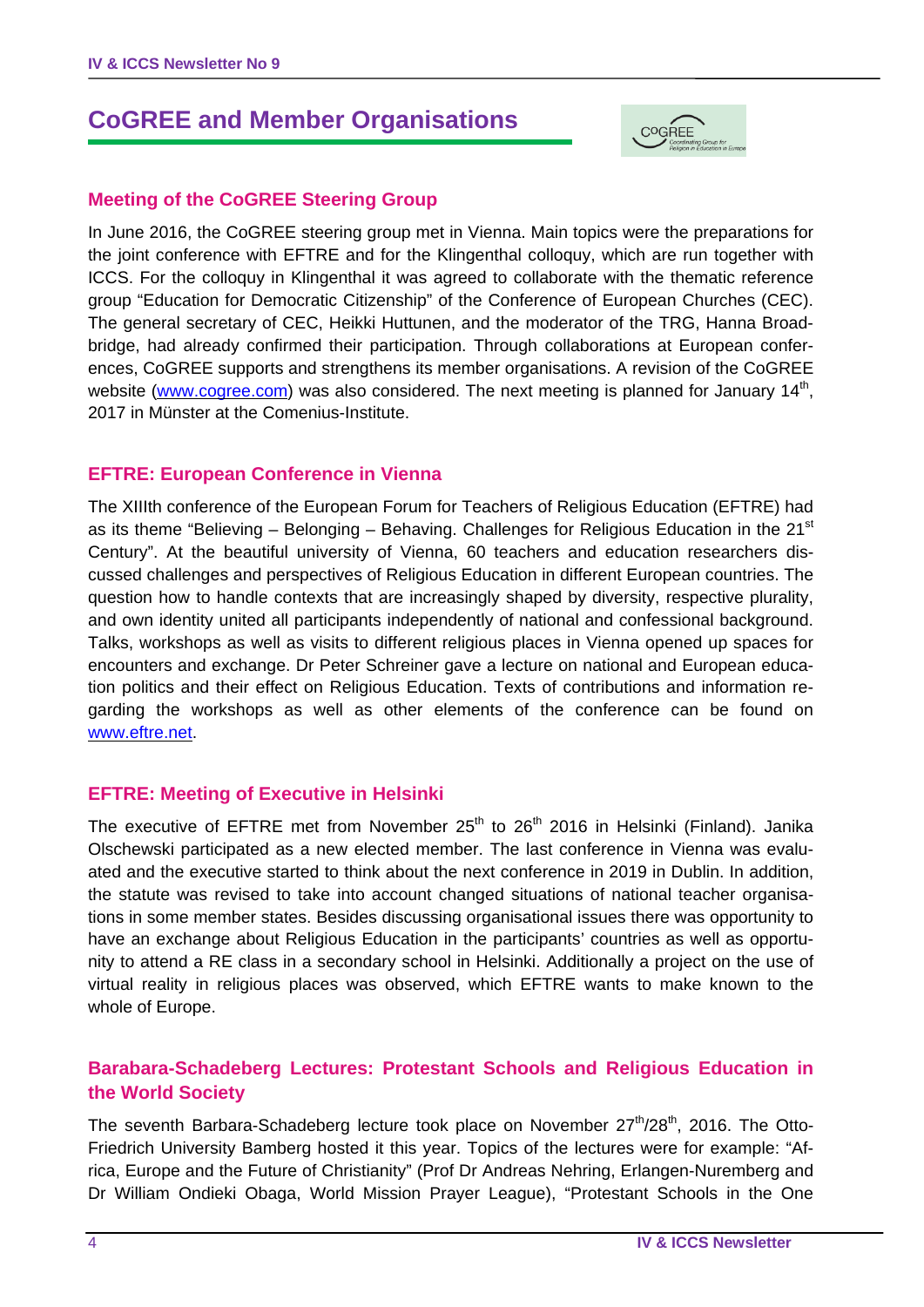World" (Prof Dr Annette Scheunpflug and Prof Dr Henrik Simojoki, Bamberg) and "Public Theology within a Global Horizon" (Prof Dr Manfred Pirner, Erlangen-Nuremberg). The Barbara-Schadeberg foundation invited the participants to a ceremony where the Barbara-Schadeberg prize for Protestant schools 2016 was awarded. The first place for the competition "Protestant living and learning within the horizon of globalisation" went to the Laurentius-Gymnasium (Neuendettelsau).

#### **Updates on the READY Project**

In the third week of October the international partners of the READY project (Religious Education and Diversity) met in Vienna. The time was spent informing about the status of the work done at the participating institutions and to plan further steps. In the second year of the ERAS-MUS+ project the focus will be on study visits of students and lecturers of the participating countries. READY involves five different teacher training organisations in different European countries (Austria, England, Germany, Scotland and Sweden), as well as the Comenius-Institute, represented by Dr Peter Schreiner and Janika Olschewski.

# **CEC and CPCE**



## **CEC: Open Letter for Promoting Central Values in Europe**

In June 2016 the Conference of European Churches (CEC) launched an open letter to churches and partner organisations. The letter encourages the development of a joint vision for Europe and a challenge to anti-European tendencies in our societies. For building a common Europe joint values are needed, promoting human dignity, peace, reconciliation, justice, the rule of law, democracy and the respect of human rights. Under the heading "What future for Europe? Reaffirming the European project as building a community of values", the letter calls for a discussion about the future of Europe, the role of the European Union and the vision of CEC's common values. The document is available in German, French and English at: http://www.ceceurope.org/open-letter

#### **CPCE: Forum Education & Europe**

In December 2016 the Forum Education of the Community of Protestant Churches in Europe (CPCE) was organised for the second time. The Evangelical-Lutheran Church of Bavaria and the organisation "Protestant Education in Europe" (beE) were partners. The theme was: "Distant Home Europe." The contributions of the speakers dealt with issues of migration and refuge and underlined that migration has always been part of European history as well as a leading motif of the Bible. Living in plural societies urges the need to be open to more individually shaped identities and includes the task of starting a dialogue with migrants who bring their different experiences as well as their specific cultural and religious backgrounds.

There is a need for new forms of education in schools as well as in non-formal education. Dr Peter Schreiner (ICCS/CI), Dr Gerhard Pfeiffer (IV) as well as Janika Olschewski (EFTRE/CI) participated in the Forum.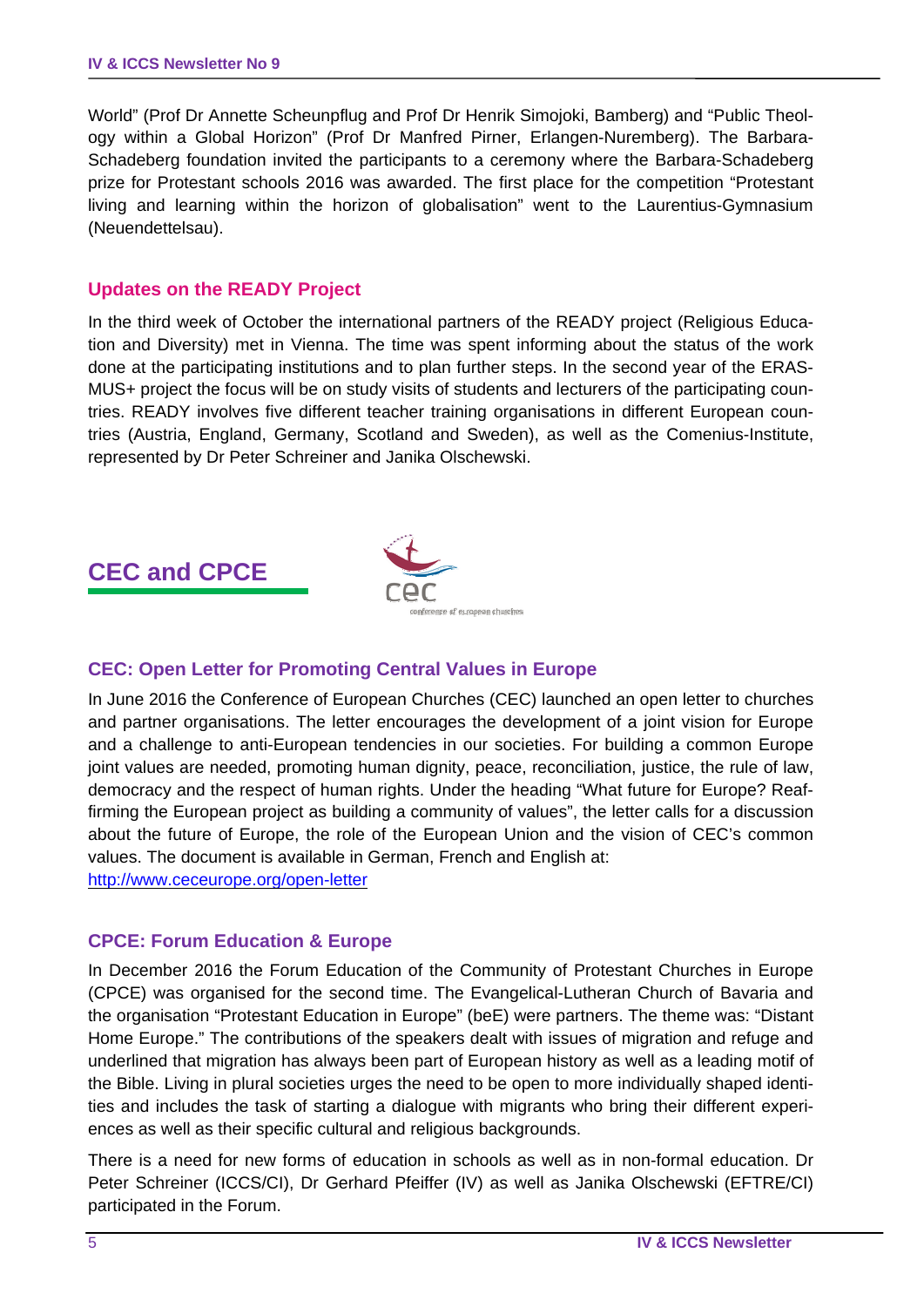# **Council of Europe and European Union**



#### **Council of Europe: Exchange with Religious Communities in Strasbourg**

Since 2008, the Council of Europe has organised a regular Exchange on the religious dimension of intercultural dialogue. The Exchange provides a platform for dialogue between public authorities, religious communities, non-religious convictions, non-governmental organisations as well as representatives of civil society in a wider context. The role of education in the prevention of radicalisation leading to terrorism and violent extremism was the main theme at the 2016 Exchange that took place on  $9<sup>th</sup>/10<sup>th</sup>$  November 2016 in Strasbourg. Dr Peter Schreiner (ICCS/CI) introduced the first sub-theme: *Education for Democratic Citizenship in the context of cultural and religious diversity* that encouraged a lively exchange and discussion among the 150 participants. The other sub-theme was on: *Empowering women and the role of the family in countering radicalisation and violent extremism*. There was agreement among the participants that this kind of Exchange should be continued.

#### **Council of Europe: Competences for Democratic Culture**

At the meeting of participants of the Klingenthal Colloquy with education staff of the Council of Europe the publication "Competences for Democratic Culture. Living together as equals in culturally diverse democratic societies" was introduced. This is the product of an analysis of different models of competences and proposes a model of 20 central competences. Of particular interest in the section of attitudes is the competence "Openness to cultural otherness and to other beliefs, world views and practices" as well as the competence "Knowledge and critical understanding of the world: politics, law, human rights, culture, cultures, religions, history, media, economies, environment, sustainability" that is part of the section on "Knowledge and critical understanding." For experts in religious education it seems important to promote understanding, sensitivity and a critical perception of different religions and worldviews. The publication is available in English and can be downloaded at:

http://www.coe.int/t/dg4/education/Source/competences/CDC.en.pdf.